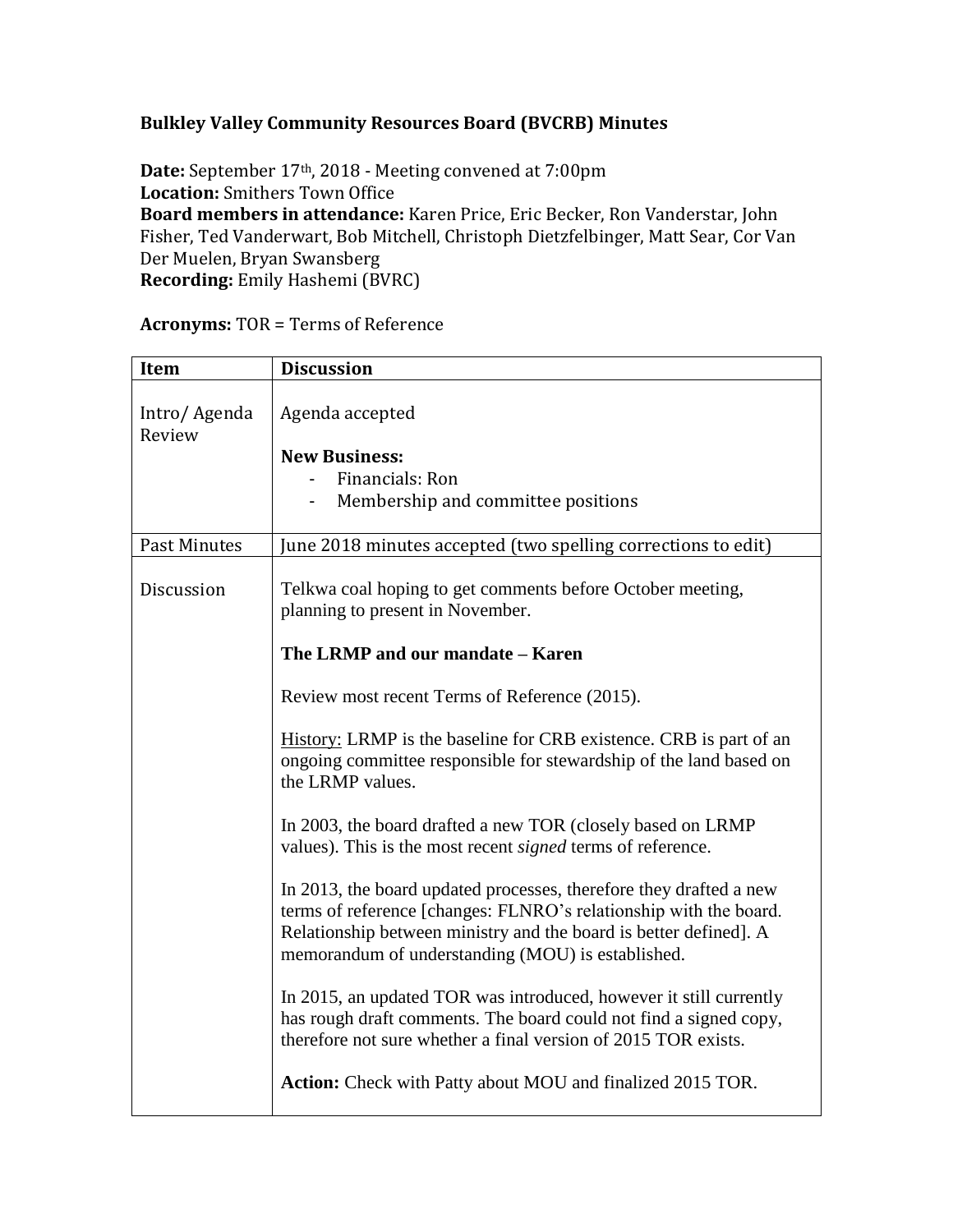| Action: Check the current status; perhaps some areas need to be<br>updated, and decisions can be made whether there is a need to revisit.<br>Finalize, ensure, and sign a TOR and follow up on referendum.                                                  |
|-------------------------------------------------------------------------------------------------------------------------------------------------------------------------------------------------------------------------------------------------------------|
| Regarding monitoring within the TOR:                                                                                                                                                                                                                        |
| The CRB has not yet been in a position to do monitoring; this requires<br>a bigger budget from the government.                                                                                                                                              |
| Food for thought: is there new information needed to meet the CRB<br>objectives and/or should the objectives be changed?                                                                                                                                    |
| It may be worth exploring whether the CRB could form a working<br>relationship with other organizations that provide another source for<br>monitoring information.                                                                                          |
| Possibilities:                                                                                                                                                                                                                                              |
| - Skeena Water Trust<br>- Bulkley ESI (Environmental Stewardship Initiative) is a First<br>Nations/government collaborative initiative doing active<br>monitoring of moose, wetlands, medicinal plants, and more                                            |
| If CRB can't do the monitoring themselves, perhaps could use some of<br>their data?                                                                                                                                                                         |
| Action: send around a list of possible partners to board members to<br>think further about how CRB can collaborate with other organizations<br>in the valley doing monitoring work.                                                                         |
| Action: Karen to send the 2015 TOR draft to board members.                                                                                                                                                                                                  |
| <b>Action:</b> Matt to inquire whether a meeting is possible with Eamon<br>Odonoghue.                                                                                                                                                                       |
| Fire season and its implications – Bob                                                                                                                                                                                                                      |
| Board would like to acquire more information about current forest<br>fires, how they are managed, environmental areas of interests, and<br>more.                                                                                                            |
| <b>Action:</b> Ron & Matt to inquire about inviting an expert to host a<br>presentation. Send out a feeler to wildfire branch team to recommend<br>someone to speak to the CRB regarding new insights into fire behavior<br>and current managed landscapes. |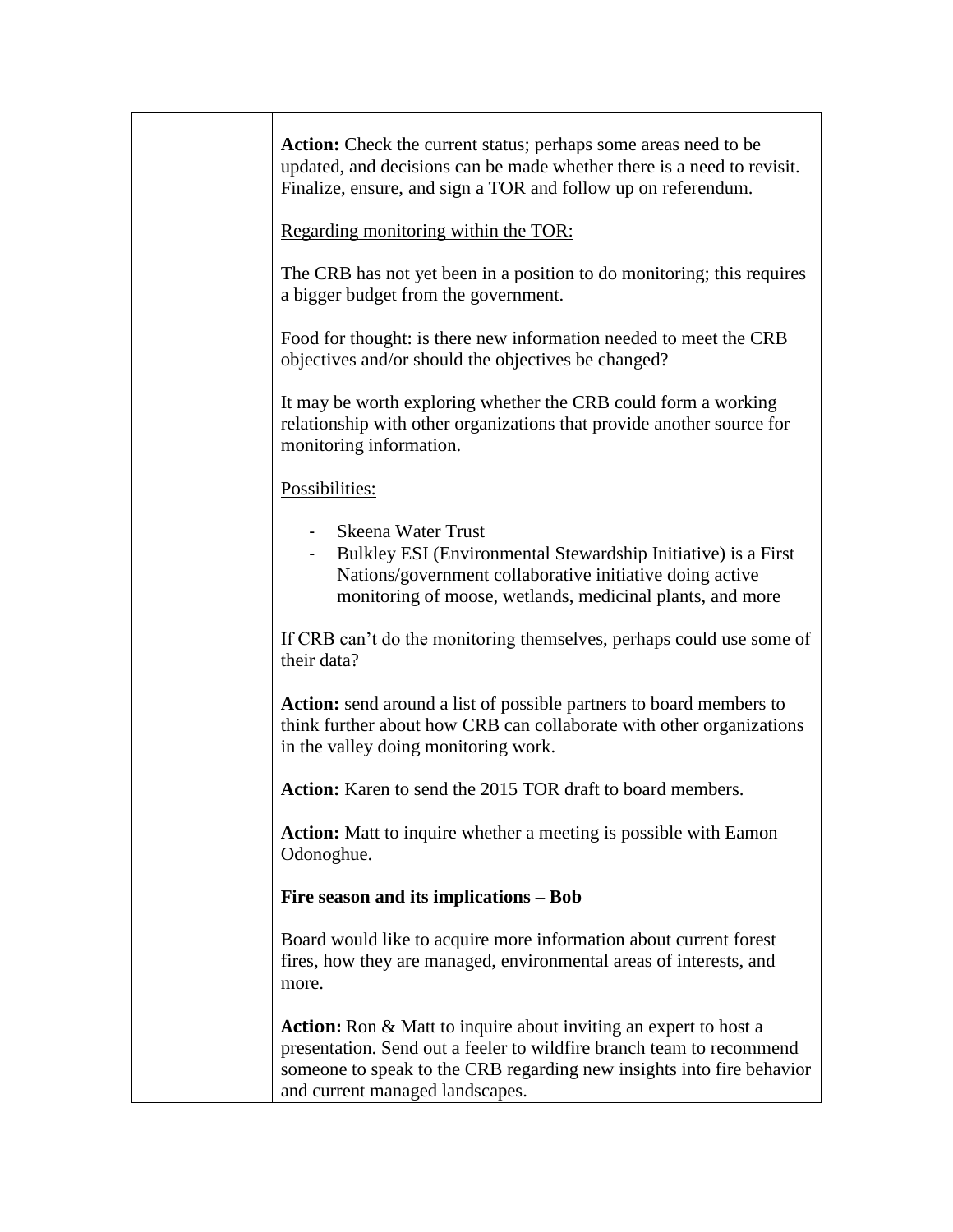| Ongoing<br><b>Business</b> | <b>Summer RAMP and trail status update - Eric</b>                                                                                                                                                                                                                                                                                                                                                                    |
|----------------------------|----------------------------------------------------------------------------------------------------------------------------------------------------------------------------------------------------------------------------------------------------------------------------------------------------------------------------------------------------------------------------------------------------------------------|
|                            | Intent is to make the rec opportunities in the valley available to<br>the public online. The original plan was to host on a government<br>database website. That is not going to work because of limitations<br>and restrictions by the government and their inability to host this<br>online.                                                                                                                       |
|                            | Having a database that is accessible to the public will provide a<br>means for government legislations and funding of these trails.                                                                                                                                                                                                                                                                                  |
|                            | The proper way of doing this is to host the trail database on the<br>CRB website. Any user who would like access to this could have<br>trail data online.                                                                                                                                                                                                                                                            |
|                            | Eric has discussed with a web developer (Emily).                                                                                                                                                                                                                                                                                                                                                                     |
|                            | Rec sites and trails have said that they would provide funding.<br>There is a lot of work to be done to develop budget and what's<br>needed for this project. It has to be compatible and expandable for<br>future growth.                                                                                                                                                                                           |
|                            | Part of maintaining the database would be updating information<br>within the database. Changes to information would have to be<br>controlled by one or two members of the board.                                                                                                                                                                                                                                     |
|                            | <b>Action:</b> Eric to send BV Trail Database Project plan to board.                                                                                                                                                                                                                                                                                                                                                 |
|                            | More information to be discussed further at the next meeting<br>along with a very rough idea of budget.                                                                                                                                                                                                                                                                                                              |
|                            | WHMA transfer authority letter - Matt & Karen                                                                                                                                                                                                                                                                                                                                                                        |
|                            | No one from ministry responded to Matt<br>$\blacksquare$<br>Focus is on LRMP values. CRB wants to be sure that<br>processes are in place to deal with wildlife and agriculture<br>values effectively<br>CRB's role is to ensure effective implementation of LRMP -<br>that values are not disturbed in this transfer.<br>Forest practices code vs. results based<br>Instances when authority and jurisdiction matter |
|                            | <b>Bottom line:</b> is it consistent with the LRMP or not?                                                                                                                                                                                                                                                                                                                                                           |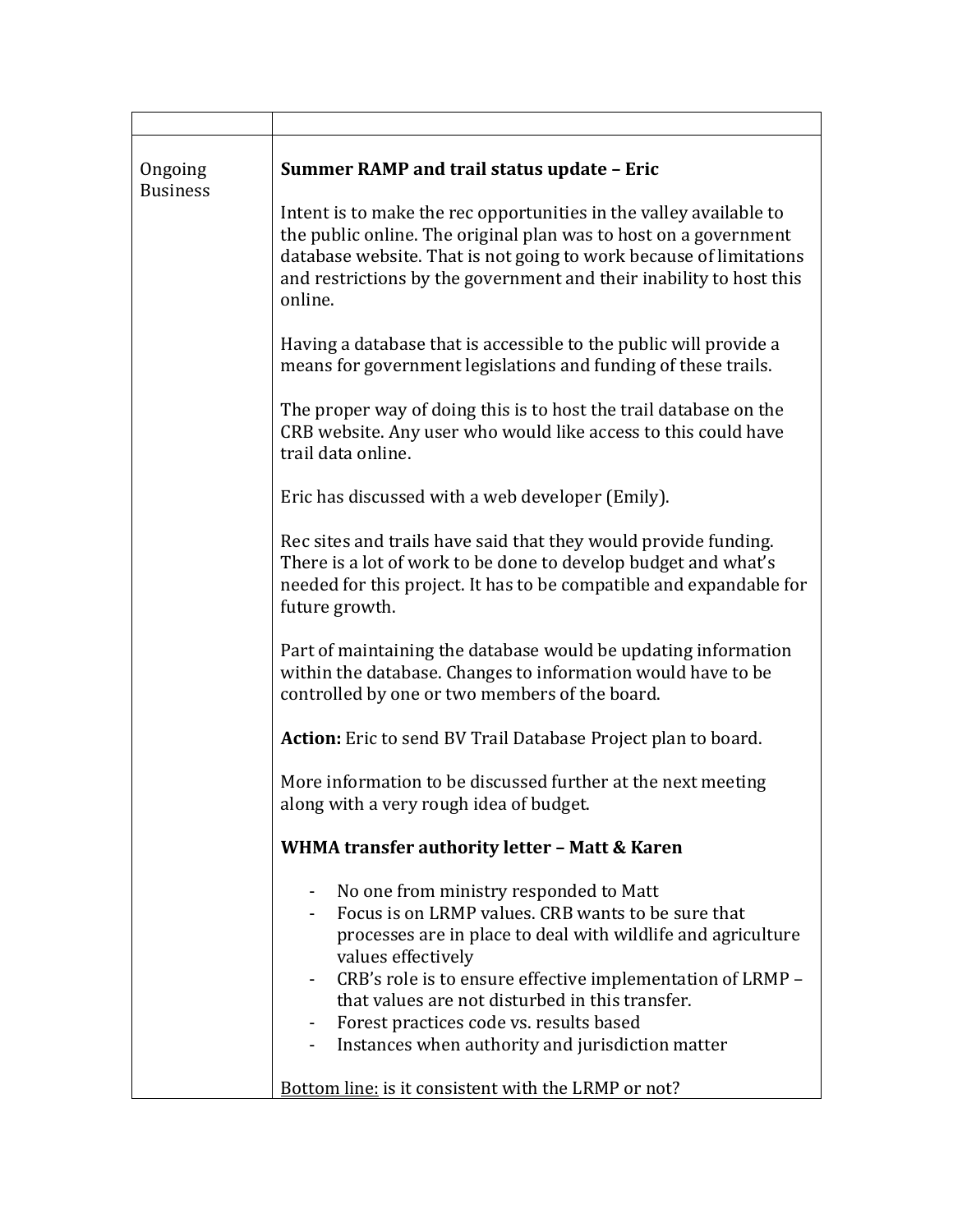|                     | Matt objects to wording in the last paragraph of the letter (the<br>transfer of the area).<br><b>Action:</b> Karen to make edit to letter in the last paragraph and send<br>for approval to board.                                                                                                                                                                                                                                                                                                                                                                                                                                                                                                                                                                                                                            |
|---------------------|-------------------------------------------------------------------------------------------------------------------------------------------------------------------------------------------------------------------------------------------------------------------------------------------------------------------------------------------------------------------------------------------------------------------------------------------------------------------------------------------------------------------------------------------------------------------------------------------------------------------------------------------------------------------------------------------------------------------------------------------------------------------------------------------------------------------------------|
| <b>New Business</b> | <b>Financials</b><br>Credit union account: \$2700<br>Emily to touch base with BVRC financial coordinator<br>(Monica) regarding fee for service funding for the CRB.<br>Monica forwarded Ron financial statement in August and<br>again on September 19th.<br>Summer RAMP: \$2300<br>Membership and positions on the committee<br>Karen: Chair<br>Eric: Vice-Chair<br>Eric's focus is to implement the rec trails, will remain Vice-Chair.<br>Perhaps more members can take charge of committee work that<br>does arise to ease work on the part of the Chair.<br><b>Action:</b> Everyone to spread the word on recruiting new board<br>members. CRB actively seeking four new board members.<br><b>Action:</b> Large boardroom not available for November meeting.<br>Ron will book smaller room for Wednesday November 21st. |

## **Meeting adjourned at 9:00pm. Next meeting 7:00pm, October 15th, 2018.**

## **Actions:**

| <b>Task</b>                                                                           | Due | <b>Responsibility</b> |
|---------------------------------------------------------------------------------------|-----|-----------------------|
| <b>Action:</b> Check with Patty about MOU and<br>finalized 2015 TOR.                  |     | Karen/Eric?           |
| <b>Action:</b> Matt to inquire whether a meeting is<br>possible with Eamon Odonoghue. |     | Matt                  |